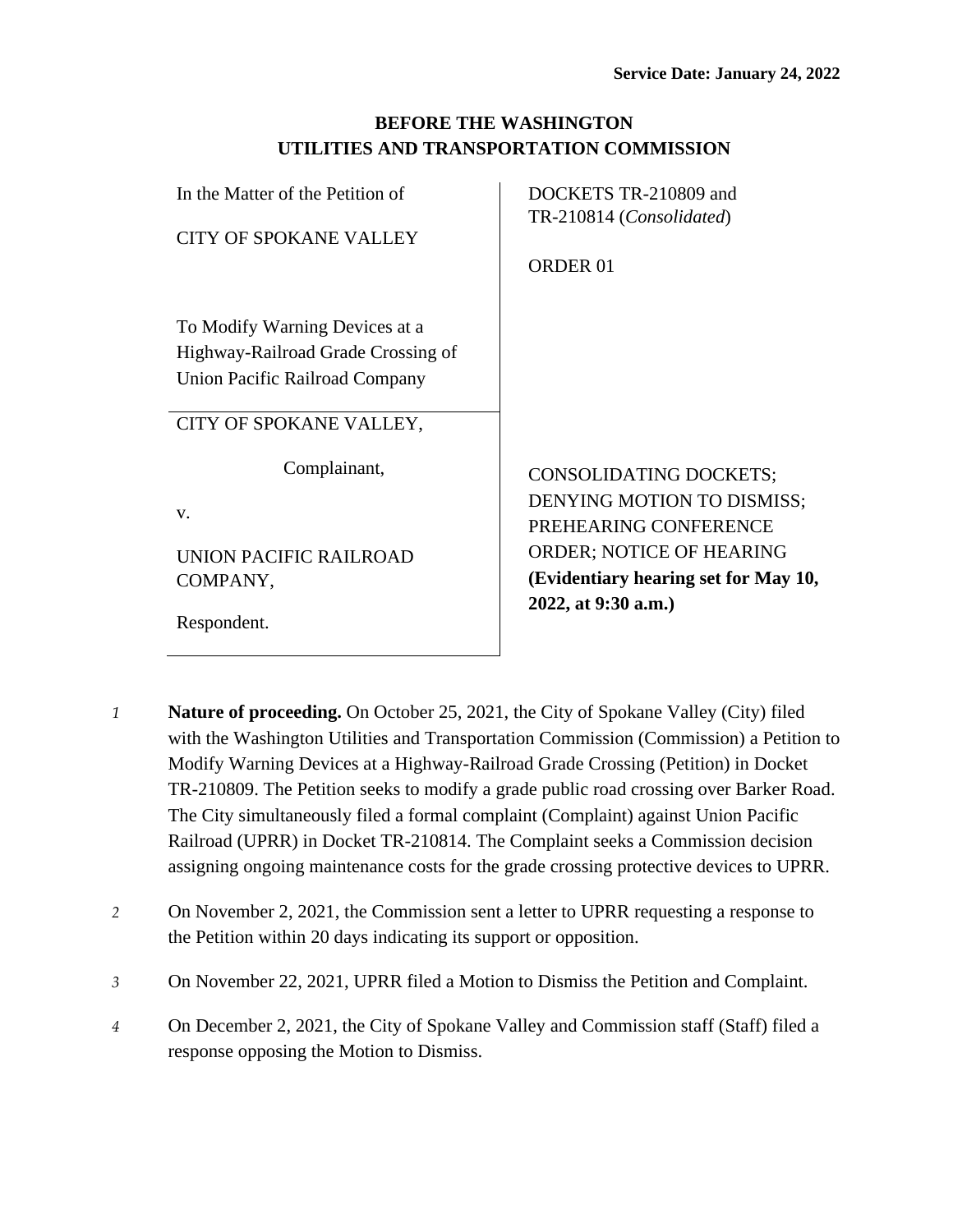- *5* Also on December 2, 2021, Staff filed a Motion to Consolidate the Petition and Complaint.
- *6* On December 6 and December 8, 2021, respectively, the City and UPRR filed responses to Staff's Motion.
- *7* **Conference.** The Commission convened a virtual prehearing conference in this docket on January 13, 2021, before Administrative Law Judge Rayne Pearson.
- *8* **Appearances.** Aziza L. Foster, Kenneth W. Harper, and Quinn N. Plant, Menke Jackson Beyer, LLP, Yakima, Washington, represent the City. Rachel Tallon Reynolds and Jean Y. Kang, Lewis Brisbois Bisgaard & Smith LLP, Seattle, Washington, represent UPRR. Jeff Roberson, Assistant Attorney General, Olympia, Washington, represents Commission Staff.<sup>1</sup> Contact information for the parties' representatives is attached as Appendix A to this Order.
- *9* **Petitions to Intervene.** No party sought to intervene in the proceeding.
- *10* **Motion to Consolidate.** WAC 480-07-320 provides that the Commission may consolidate proceedings at its discretion when "the facts or principles of law are related." The Petition and Complaint share related facts and principles of law, and the parties agree they should be consolidated. Accordingly, Staff's Motion is granted and Dockets TR-210809 and TR-210814 are consolidated.
- *11* **Motion to Dismiss.** We deny UPRR's Motion to Dismiss (Motion). UPRR contends in its Motion that the Commission should dismiss the Complaint because it violates the Commerce Clause of the U.S. Constitution, because it is preempted by the federal Interstate Commerce Commission Termination Act (ICCTA), and because it is arbitrary and unreasonable. UPRR further argues that the Petition fails to allege that the modifications proposed in the Petition are required for public safety. We address UPRR's arguments in turn.

 $<sup>1</sup>$  In formal proceedings, such as this, the Commission's regulatory staff participates like any other</sup> party, while the Commissioners make the decision. To assure fairness, the Commissioners, the presiding administrative law judge, and the Commissioners' policy and accounting advisors do not discuss the merits of this proceeding with the regulatory staff, or any other party, without giving notice and opportunity for all parties to participate. *See* RCW 34.05.455*.*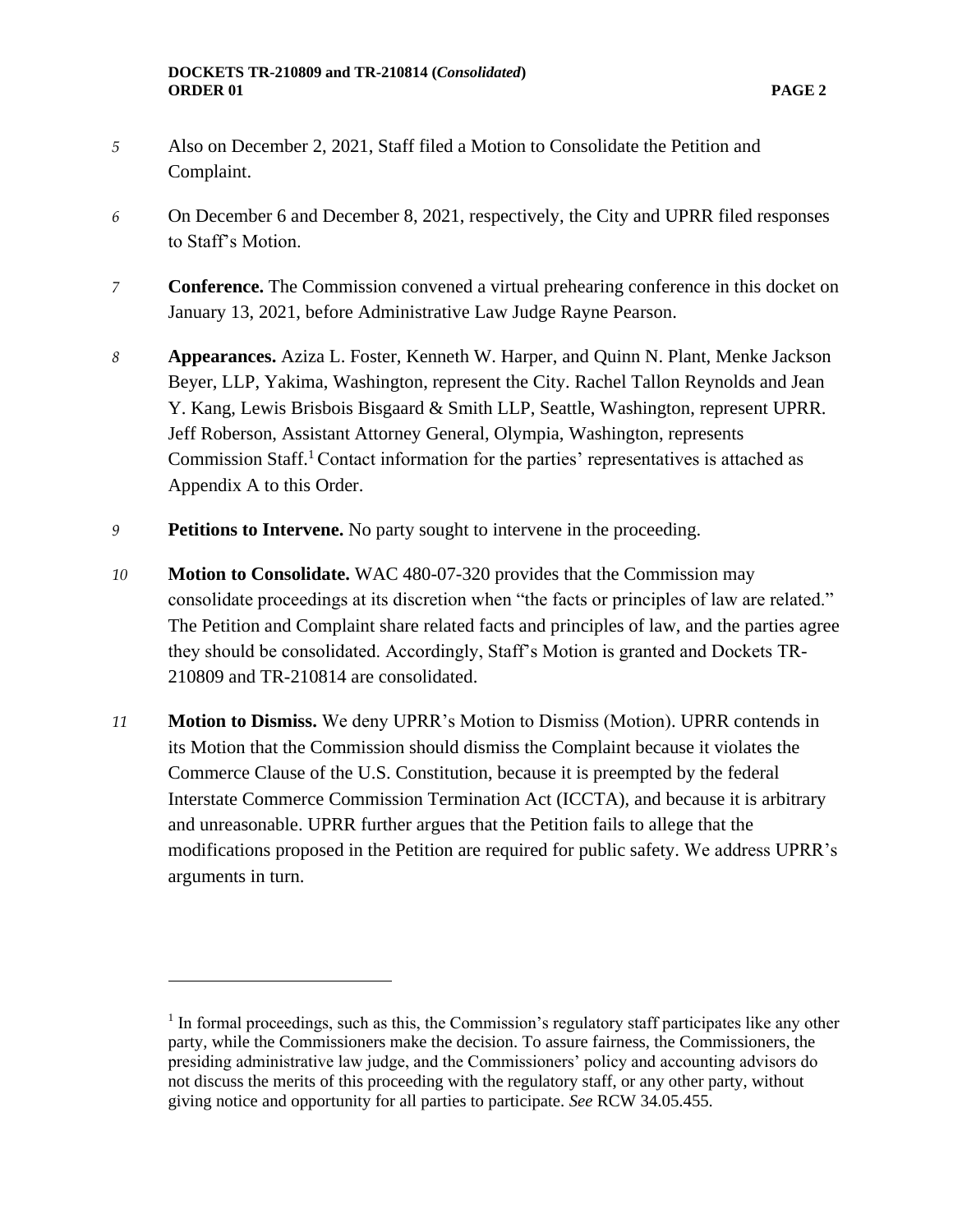### *Legal Standard*

- *12* When the Commission evaluates motions to dismiss, it considers the standards applicable to a motion made under Washington superior court civil rules  $12(b)(6)$  and  $12(c)$ .<sup>2</sup> As Staff and the City observe, dismissal is only warranted if the Commission concludes that the City cannot prove any set of facts that would justify granting it the relief sought in its Complaint. The Commission must consider all the allegations in the City's Complaint true and "may consider any hypothetical fact supporting its claims."<sup>3</sup> The Commission may only grant the Motion if the City included allegations that show there is "some insuperable bar to relief."<sup>4</sup>
- *13* Here, the Complaint states that the City entered into an agreement with UPRR related to proposed modifications at the Barker Road crossing. The Complaint further states that the modifications will be paid for, in part, by federal funds authorized through the Federal Highway Act, and that UPRR is not expected to provide funds to modify the crossing. The Complaint alleges that UPRR refuses to assume ongoing maintenance costs at the crossing and would not enter into a Public Highway At-Grade Crossing Agreement unless the City agreed to assume these costs. Finally, the Complaint alleges that UPRR's position is contrary to RCW 81.53.295, which provides as follows:

Whenever federal-aid highway funds are available and are used to pay a portion of the cost of installing a grade crossing protective device, and related work, at a railroad crossing of any state highway, city or town street, or county road at the then prevailing federal-aid matching rate, the grade crossing protective fund shall pay ten percent of the remaining cost of such installation and related work. The state or local authority having jurisdiction of such highway, street, or road shall pay the balance of the remaining cost of such installation and related work. The railroad whose road is crossed by the highway, street, or road shall thereafter pay the entire cost of maintaining the device.

*14* In its Motion, UPRR alleges that federal funds were not allocated to the proposed modification project but provides no further facts or documentation to support its claim.

4 *Id.*

 $2$  WAC 480-07-380(1).

<sup>3</sup> *Kinney v. Cook*, 159 Wn.2d 837, 842, 154 P.3d 206 (2007).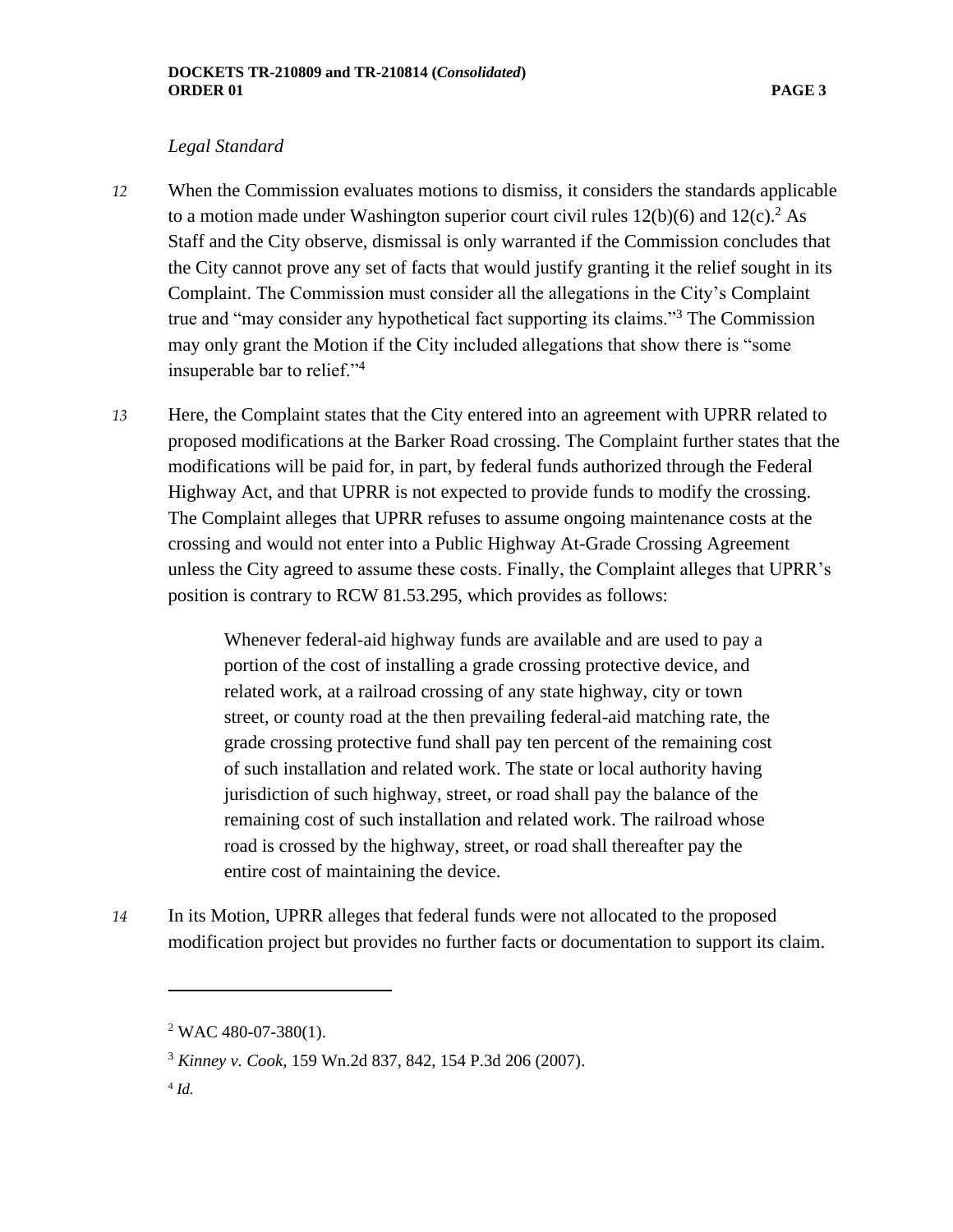Even if it had, the Commission must, at this stage of the proceeding, accept the facts as set forth in the Complaint as true. Accordingly, for the purposes of evaluating the Motion, we accept as true the Complaint's allegation that federal funds will be used to install warning devices at the crossing. As applied to the facts alleged in the Complaint, RCW 81.53.295 would require UPRR to pay the maintenance costs for grade crossing protective devices. We therefore find that the City has satisfactorily demonstrated that it may be able prove facts that would justify granting the relief sought in its Complaint.

## *Commerce Clause and Due Process Claims*

- *15* UPRR contends that the Complaint violates the Commerce Clause of the U.S. Constitution because the proposed crossing modifications are "solely for the public benefit," and UPRR "does not derive any ascertainable benefit from the project."<sup>5</sup> UPRR argues that requiring it to pay ongoing maintenance costs thus "imposes a substantial burden on the flow of interstate commerce and is not fair or reasonable." 6
- *16* As Staff and the City correctly observe, however, the Commission has no authority to determine that allocating maintenance costs to UPRR, as required by RCW 81.53.295, violates the Commerce Clause. The Washington Supreme Court has long held that "an administrative body does not have authority to determine the constitutionality of the law it administers; only the courts have that power."<sup>7</sup> The quasi-judicial authority granted to the Commission by the legislature is exercised as a function of the executive branch of government, not the judicial branch. Because the Commission is not a court, it lacks authority to declare RCW 81.53.295 unconstitutional. Accordingly, our inquiry ends here. We thus need not, and do not, reach the merits of UPRR's claim that the statute violates the Commerce Clause.
- *17* It follows that the Commission similarly lacks authority to determine that assigning maintenance costs to UPRR as required by RCW 81.53.295 would be "arbitrary and unreasonable." Although not expressly articulated by UPRR, we agree with Staff and the City that UPRR's argument advances a due process claim and once again requests that the Commission declare the statute it administers unconstitutional. As explained above, the Commission lacks the authority to make such a finding. We likewise decline to address the merits of this claim.

6 *Id.*

<sup>5</sup> Motion, ¶13.

<sup>7</sup> *Bare v. Gorton*, 84 Wn.2d 380, 383, 526 P.2d 379 (1974).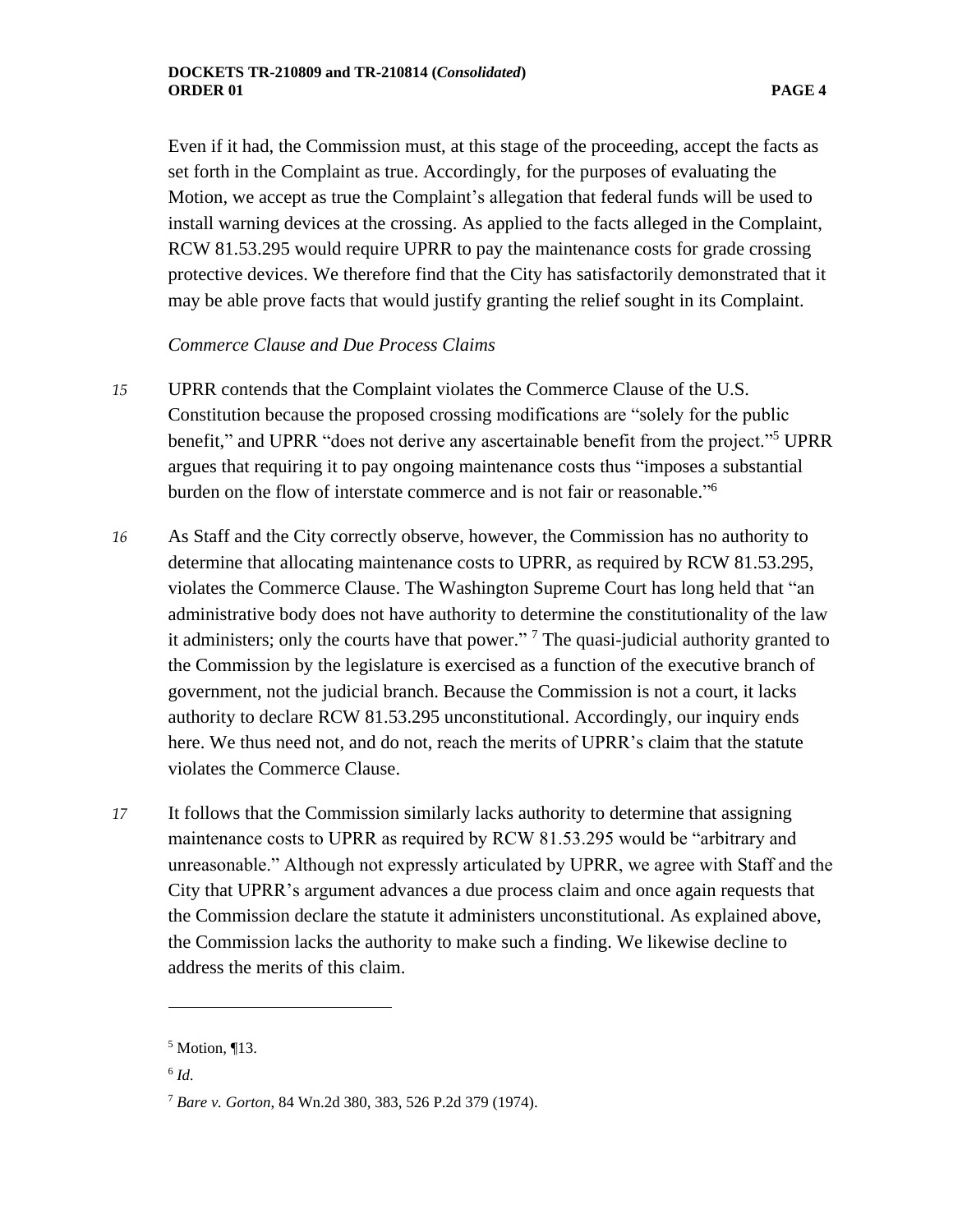#### *Federal Preemption*

- *18* UPRR next argues that the Complaint "violates the ICCTA" because requiring railroads to bear the entire cost of maintaining crossing signals and warning devices pursuant to RCW 81.53.295 constitutes economic regulation of rail transportation and "thus intrudes on the exclusive jurisdiction of the [federal Surface Transportation Board] in this area."<sup>8</sup> We agree with Staff and the City that the ICCTA does not preempt states' ability to compel railroads to pay for improvements intended to ensure the safety of highway-rail grade crossings.
- *19* As Staff observes, an Eighth U.S. Circuit Court of Appeals case, *Iowa, Chicago & Eastern Railroad Corporation v. Washington County*, is analogous to the facts presented here.<sup>9</sup> In that case, Washington County sought to replace two bridges that carried the interstate rail line of the Iowa, Chicago & Eastern Railroad Corporation (IC&E), and two bridges that carried highways over the rail line. Washington County and IC&E were able to negotiate replacing the bridges, but IC&E refused to provide funding as required by state law. Washington County petitioned the Iowa Department of Transportation for a ruling that IC&E must pay for replacement bridges pursuant to an Iowa statute that requires every railroad company to build, maintain, and keep in good repair, *inter alia*, all bridges necessary for it to cross over or under any waterway or public highway.
- *20* The parties ultimately obtained a stay, and IC&E commenced an action to obtain a declaratory judgment that the statute at issue was preempted by the ICCTA. The Eighth Circuit affirmed the district court's decision that the ICCTA did not preempt the state law, reviewing a "complex array of statutes and regulations"<sup>10</sup> and concluding that:

Congress for many decades has forged a federal-state regulatory partnership to deal with problems of rail and highway safety and highway improvement in general …. ICCTA did not address these problems. Its silence cannot reflect the requisite "clear and manifest purpose of Congress" to preempt traditional state

<sup>8</sup> Motion, ¶17.

<sup>&</sup>lt;sup>9</sup> 384 F.3d 557 (8<sup>th</sup> Cir. 2004).

<sup>10</sup> *Id.* at 561.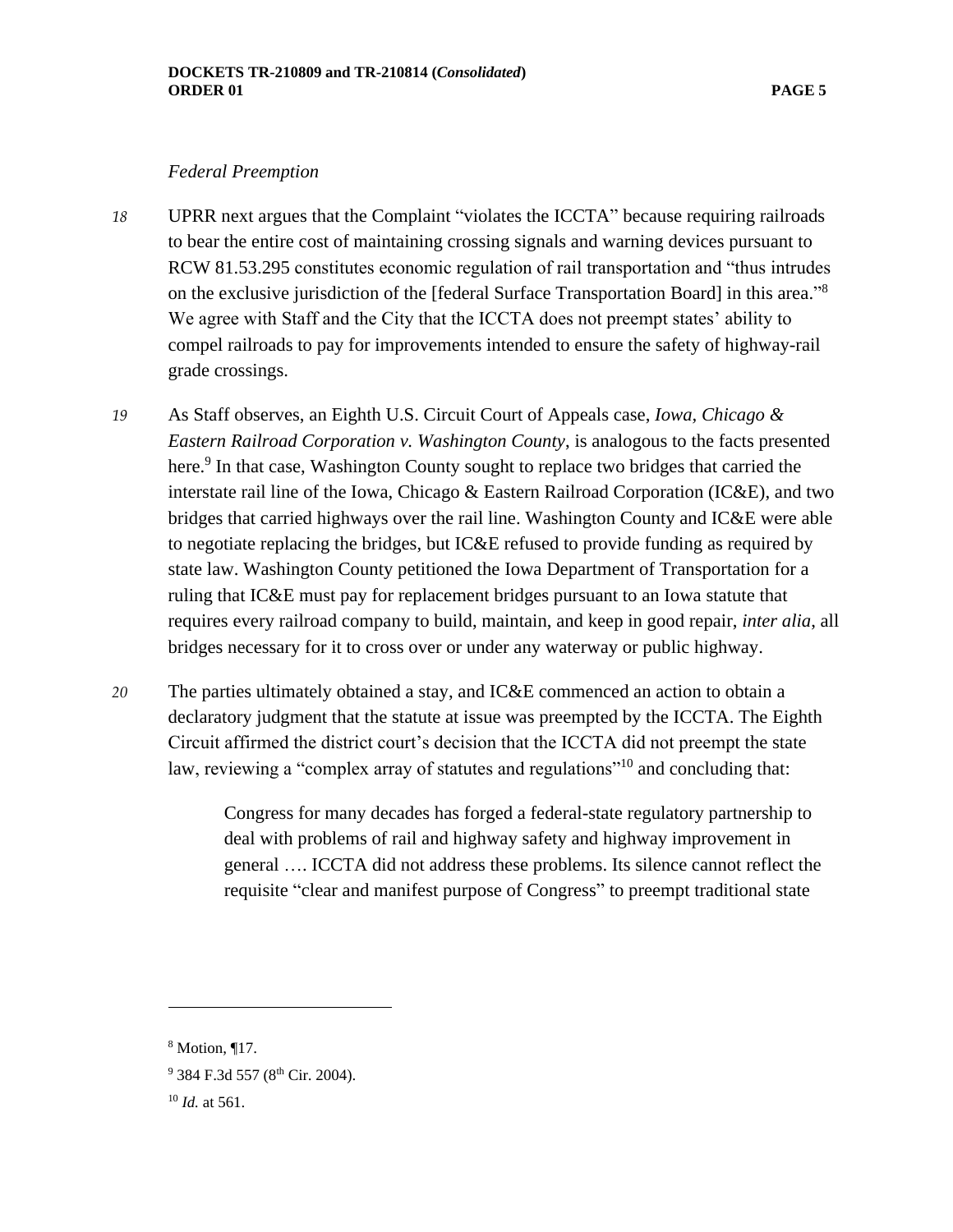regulation of public roads and bridges that Congress has encouraged in numerous other statutes.<sup>11</sup>

- *21* As Staff observes in its response, the ICCTA is not the only federal statute governing rail operations. As such, courts and the federal Surface Transportation Board (STB) interpret its provisions in *pari materia* with those other statutes to avoid requiring courts to conclude that Congress "impliedly repealed" them.<sup>12</sup> Here, determining that the STB has exclusive jurisdiction over the crossing modifications proposed by the Petition would require us to determine that Congress has impliedly repealed other federal statutes governing the Petition.<sup>13</sup> We decline to reach that conclusion. UPRR advanced no arguments in its motion claiming that the ICCTA impliedly repeals other federal statutes conferring state authority at crossings. Moreover, as Staff notes in its Response, the STB rejected IC&E's preemption argument and agreed with the Eight Circuit's decision in *IC & E.<sup>14</sup>*
- *22* We also find that RCW 81.53.295 does not impose an "unreasonable burden" on UPRR. In *Adrian & Blissfield Railroad Co. v. Village of Blissfield*, the Sixth U.S. Circuit Court of Appeals found that the ICCTA did not preempt a Michigan statute that required railroads to pay for the installation and upkeep of sidewalks that abut and cross railroad property.<sup>15</sup> In that case, the Village of Blissfield constructed a sidewalk near a Blissfield Railroad crossing and billed the railroad for the costs. The railroad sued the Village, alleging that the statute assigning those costs to railroads was preempted by the ICCTA. The Sixth Circuit found that "the fact that the statute may prevent the railroad from maximizing its profits … does not render the statute *unreasonably* burdensome …. A statutory requirement that the Railroad pay for pedestrian sidewalks and walkways is merely a cost of doing business as a railway running through the center of a town."<sup>16</sup> Similarly, the requirement in RCW 81.53.295 that the railroad assume the costs of maintaining warning devices at the crossing is a cost of doing business as a railway that

<sup>11</sup> *Id.*

<sup>12</sup> *Id.*

<sup>&</sup>lt;sup>13</sup> In its Response, Staff correctly observes that the Petition implicates both the Federal Railroad Safety Act and Title 23, United States Code, related to highway safety.

<sup>14</sup> Staff Response, ¶41, citing 384 F.3d at 562.

<sup>&</sup>lt;sup>15</sup> 550 F.3d 533 (6<sup>th</sup> Cir. 2008).

<sup>16</sup> *Id.* at 541.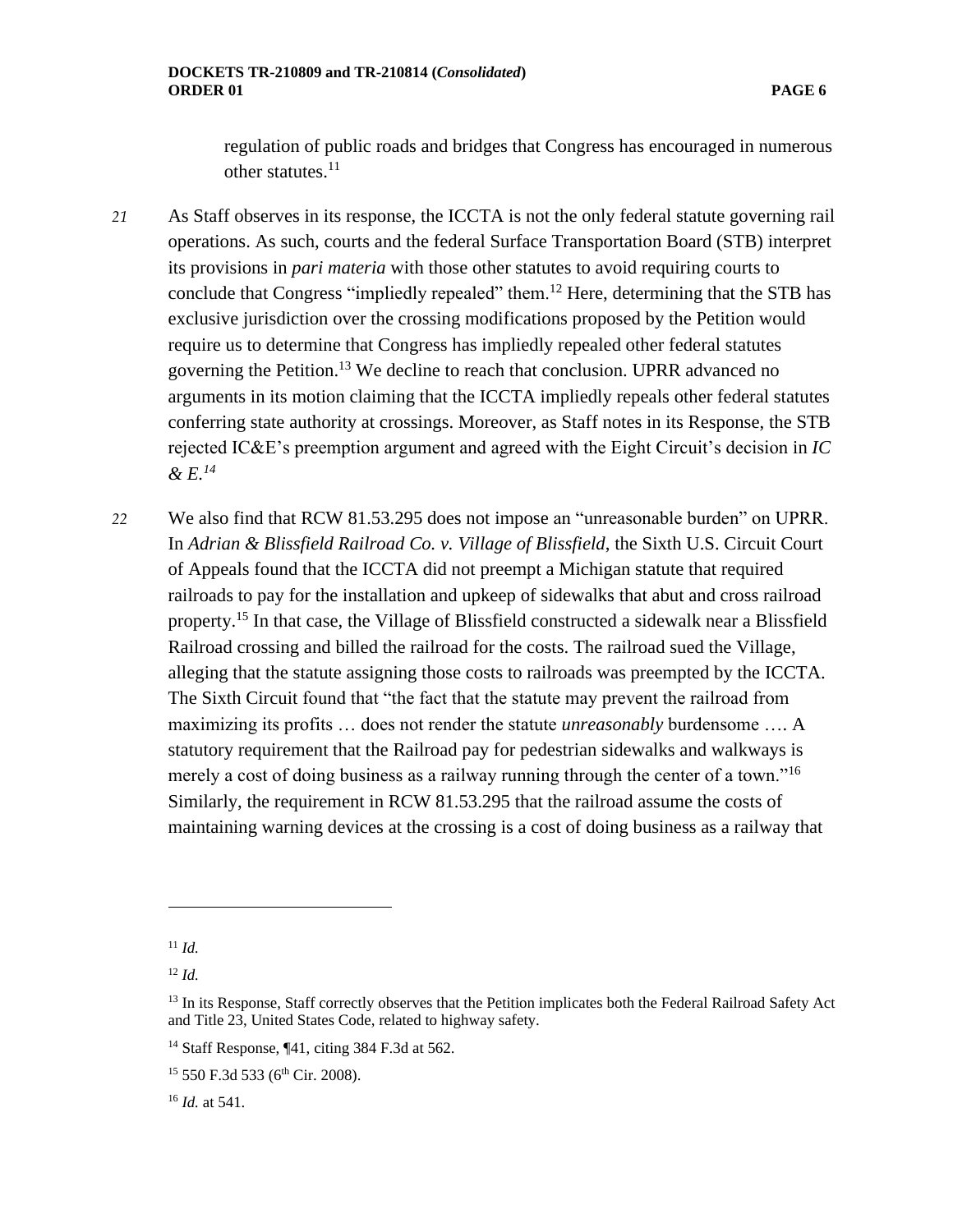runs through Spokane Valley. Those costs do not impose an unreasonable burden on UPRR.

- *23* Nor does the statute's exclusive application to railroads make it discriminatory. Like the Michigan statute at issue in *Blissfield*, RCW 81.53.295 applies to UPRR because its railroad bisects Spokane Valley, and the public must be able to traverse the crossing safely. Consistent with the Sixth Circuit's decision, we find that the statute addresses a general state concern about the safety of both pedestrians and motorists and does not discriminate against railroads.
- *24* Under either analysis, we reach the same conclusion: RCW 81.53.295 is not preempted by the ICCTA.

## *Public Safety*

- *25* Finally, UPRR argues that the Petition should be dismissed because the City did not include a statement that public safety requires the requested modifications. The same standards applicable to a motion made under Washington superior court civil rules 12(b)(6) and 12(c) apply to the Petition, and we accept as true the facts alleged in the Petition for the purpose of our evaluation. The Petition states that the City proposes to replace the concrete surface at the crossing and install additional active warning devices due to increasing traffic volumes related to land development nearby. Accepting these statements as true, we find that the City has satisfactorily set forth a public safety need (increased traffic at the crossing) that justifies the relief requested (modification of the existing warning devices). An explicit statement to that effect is unnecessary.
- *26* For the reasons discussed above, we deny the Motion.
- *27* **Discovery.** The parties requested that the Commission's discovery rules be made available. The parties may conduct discovery under the Commission's discovery rules, WAC 480-07-400 – 425. The Commission urges the parties to work cooperatively together to avoid having to bring discovery matters to the Commission for formal resolution.
- *28* **Procedural schedule.** The parties agreed upon, and the Commission adopts, the preliminary procedural schedule set forth in Appendix B to this Order.
- *29* **Document filing and service requirements.** Parties must file and serve all pleadings, motions, briefs, and other prefiled materials in compliance with all of the following requirements: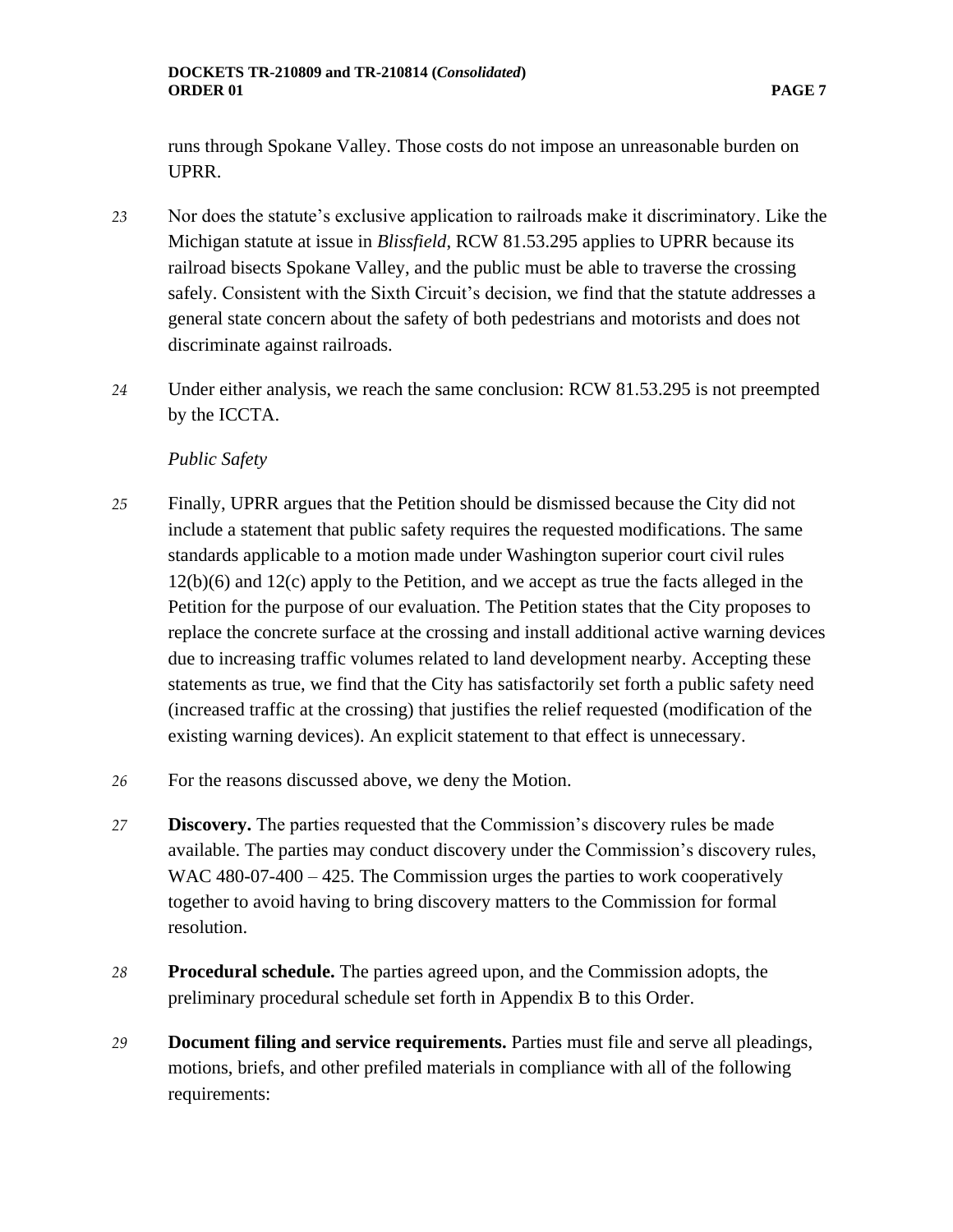- (a) Parties must submit electronic copies of all documents by 5 p.m. on the filing deadline established in the procedural schedule (or other deadline as applicable) unless the Commission orders otherwise. Paper copies are not required. Parties must comply with WAC 480-07-140(6) in formatting, organizing, and identifying electronic files. Parties must submit documents electronically through the Commission's web portal [\(www.utc.wa.gov/e](http://www.utc.wa.gov/e-filing)[filing\)](http://www.utc.wa.gov/e-filing). If a party is unable to use the web portal to submit documents for filing, the Commission will accept a submission via email to [records@utc.wa.gov](mailto:records@utc.wa.gov) provided the email: (1) explains the reason the documents are not being submitted via the web portal, and (2) complies with the requirements in WAC 480-07-140(5)(b).
- (b) Parties must electronically serve the other parties and provide courtesy electronic copies of filings to the presiding administrative law judge [\(rayne.pearson@utc.wa.gov\)](mailto:rayne.pearson@utc.wa.gov) by 5 p.m. on the filing deadline unless the Commission orders otherwise. If parties are unable to email copies, they may furnish electronic copies by delivering them on a flash drive only.
- *30* **Cross-examination exhibits.** Parties are required to file and serve all proposed crossexamination exhibits by **12 p.m. on May 6, 2022.** The Commission requires electronic copies in searchable Adobe Acrobat (.pdf). The exhibits must be grouped according to the witness the party intends to cross examine with the exhibits.
- *31* **Exhibit lists**. Each party must file a list of all exhibits the party intends to introduce into the evidentiary record, **including all prefiled testimony and exhibits**, as well as crossexamination exhibits. The parties must file and serve their exhibit lists by **12 p.m. on May 6, 2022**.
- *32* **Cross-examination time estimates**. Each party must provide a list of witnesses the party intends to cross-examine at the evidentiary hearing and an estimate of the time that party anticipates the cross-examination of that witness will take. Parties should not file witness lists or cross-examination time estimates but must provide them to the administrative law judge and the other parties via email by **12 p.m. on May 6, 2022**.
- *33* **The Commission gives notice that it will hold a virtual public comment hearing in these matters at 6 p.m. on Tuesday, May 10, 2022, to afford members of the public an opportunity to present oral comments on the issues presented by this case. To participate by phone, call (253) 215-8782 and use the Meeting ID: 920 8684 0216#**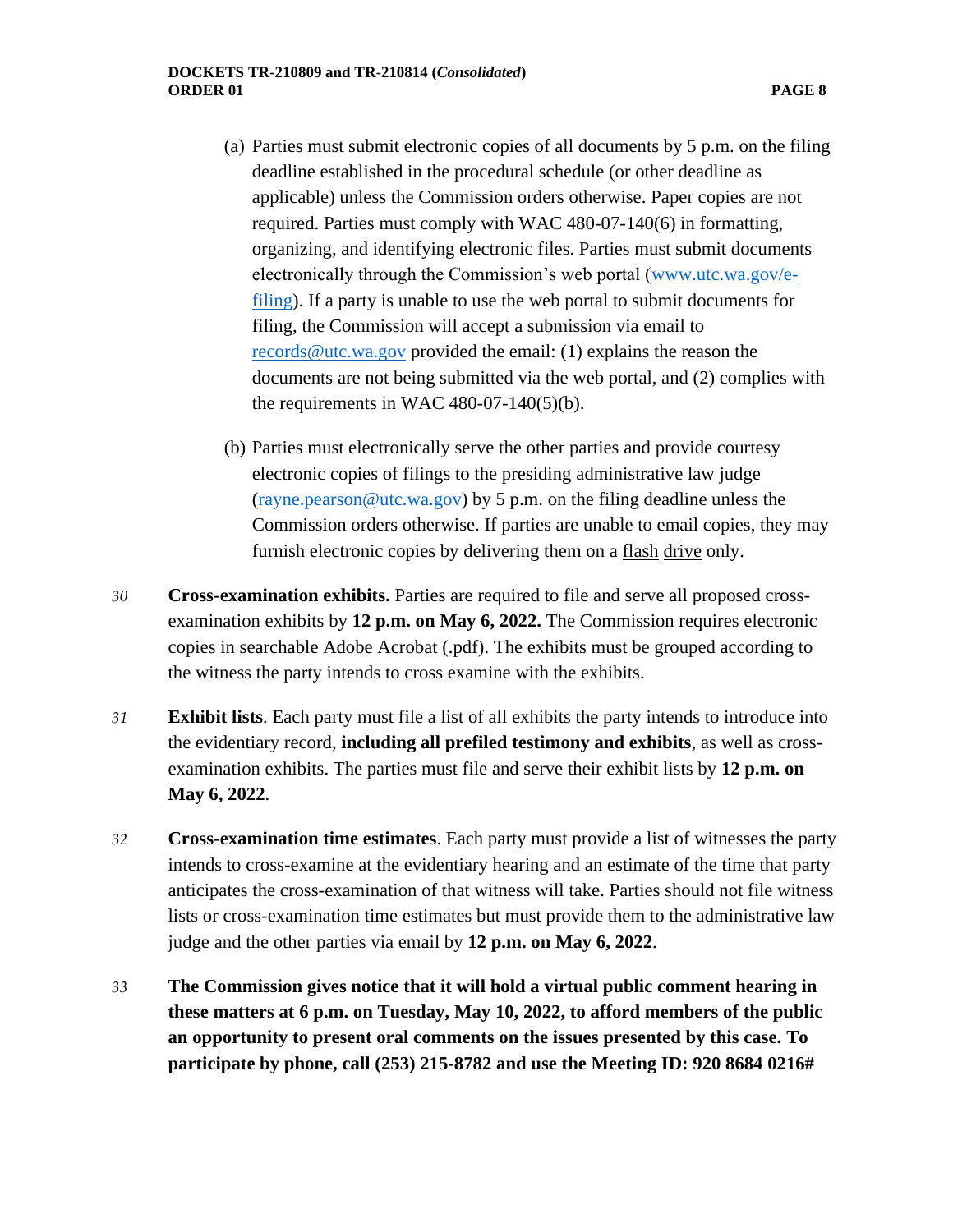**and Passcode: 712357#. To participate via Zoom, please use the following link: [Click](https://utc-wa-gov.zoom.us/j/92086840216?pwd=akMyTFl0M1c5c2NaWmlEdUd0MDc2dz09)  [here to join meeting.](https://utc-wa-gov.zoom.us/j/92086840216?pwd=akMyTFl0M1c5c2NaWmlEdUd0MDc2dz09)**

- *34* **The Commission gives further notice that it will hold a virtual evidentiary hearing in these matters at 9:30 a.m. on Tuesday, May 10, 2022. To participate by phone, call (253) 215-8782 and use the Meeting ID: 986 8993 4306# and Passcode: 706512#. To participate via Zoom, please use the following link: [Click here to join meeting.](https://utc-wa-gov.zoom.us/j/98689934306?pwd=VmpOb1pTRmd6NWYrdEVRZmduOE4xZz09)**
- *35* **Notice to the parties: a party who objects to any portion of this Order must file a written objection within ten (10) calendar days after the service date of this Order, pursuant to WAC 480-07-430 and WAC 480-07-810. The service date appears on the first page of the order in the upper right-hand corner. Absent such objection, this Order will control further proceedings in this matter, subject to Commission review.**

Dated at Lacey, Washington, and effective January 24, 2022.

Washington Utilities and Transportation Commission

/s/ *Rayne Pearson* RAYNE PEARSON Administrative Law Judge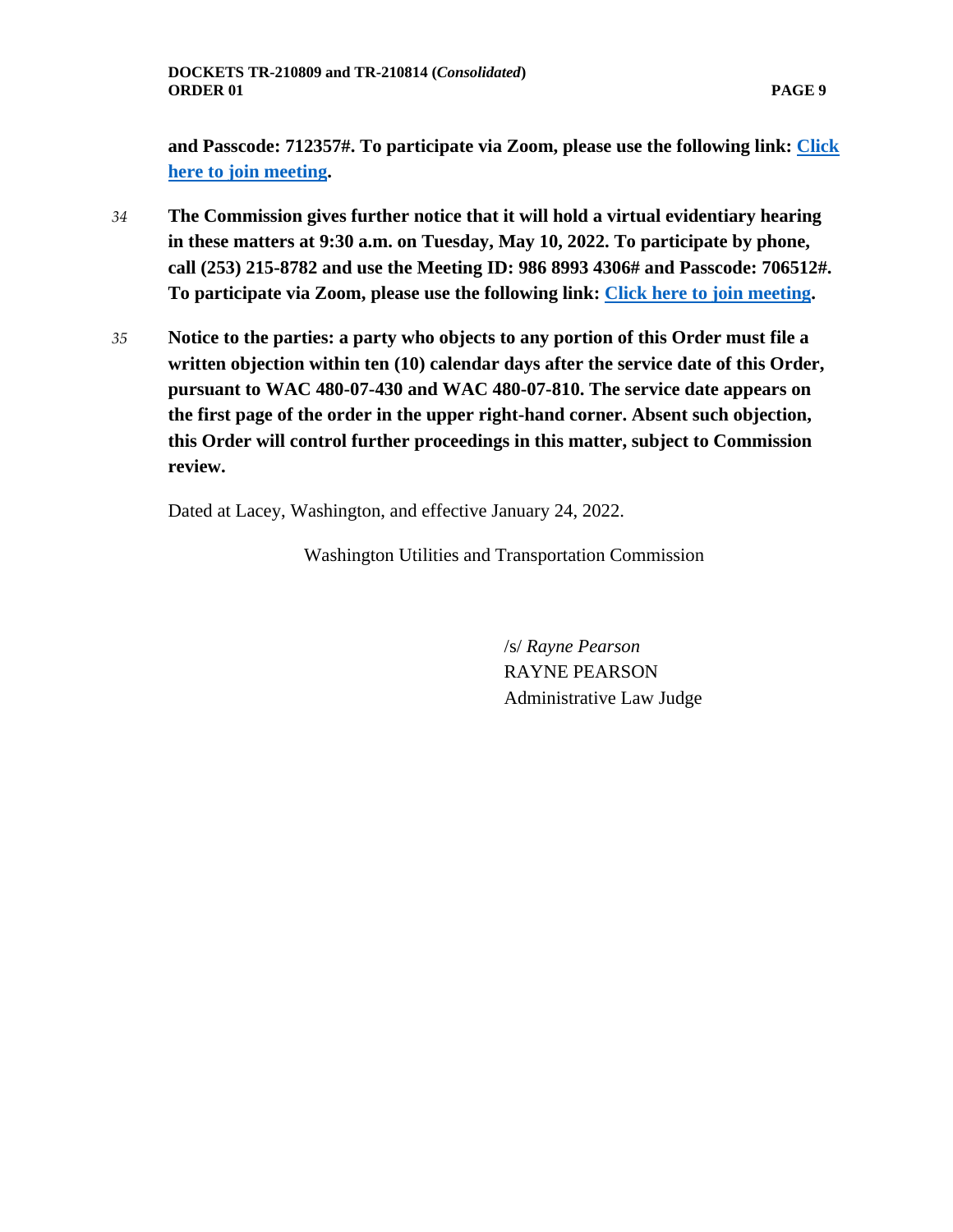| <b>Appendix A</b>                                                  |                                                                                                                                                                              |              |                                                                  |  |
|--------------------------------------------------------------------|------------------------------------------------------------------------------------------------------------------------------------------------------------------------------|--------------|------------------------------------------------------------------|--|
| <b>Parties' Representatives</b><br>Dockets TR-210809 and TR-210814 |                                                                                                                                                                              |              |                                                                  |  |
| <b>PARTY</b>                                                       | <b>REPRESENTATIVE</b>                                                                                                                                                        | <b>PHONE</b> | <b>E-MAIL</b>                                                    |  |
| City of<br>Spokane<br>Valley                                       | Aziza L. Foster<br>Kenneth W. Harper<br>Quinn N. Plant<br>Menke Jackson Beyer, LLP<br>807 N. 39 <sup>th</sup> Ave.<br>Yakima, WA 98902                                       | 509-575-0313 | zfoster@mjbe.com<br>qplant@mjbe.com<br>kharper@mjbe.com          |  |
| <b>UPRR</b>                                                        | <b>Rachel Tallon Reynolds</b><br>Jean Y. Kang<br>Lewis Brisbois Bisgaard & Smith<br>LLP<br>1111 Third Avenue, Suite 2700<br>Seattle, WA 98101                                | 206-436-2020 | Rachel.Reynolds@lewisbrisbois.com<br>Jean.Kang@lewisbrisbois.com |  |
| <b>Staff</b>                                                       | Jeff Roberson<br><b>Assistant Attorney General</b><br>Office of the Attorney General<br>Utilities and Transportation<br>Division<br>P.O. Box 40128<br>Olympia, WA 98504-0128 | 360-664-1188 | Jeff.Roberson@utc.wa.gov                                         |  |